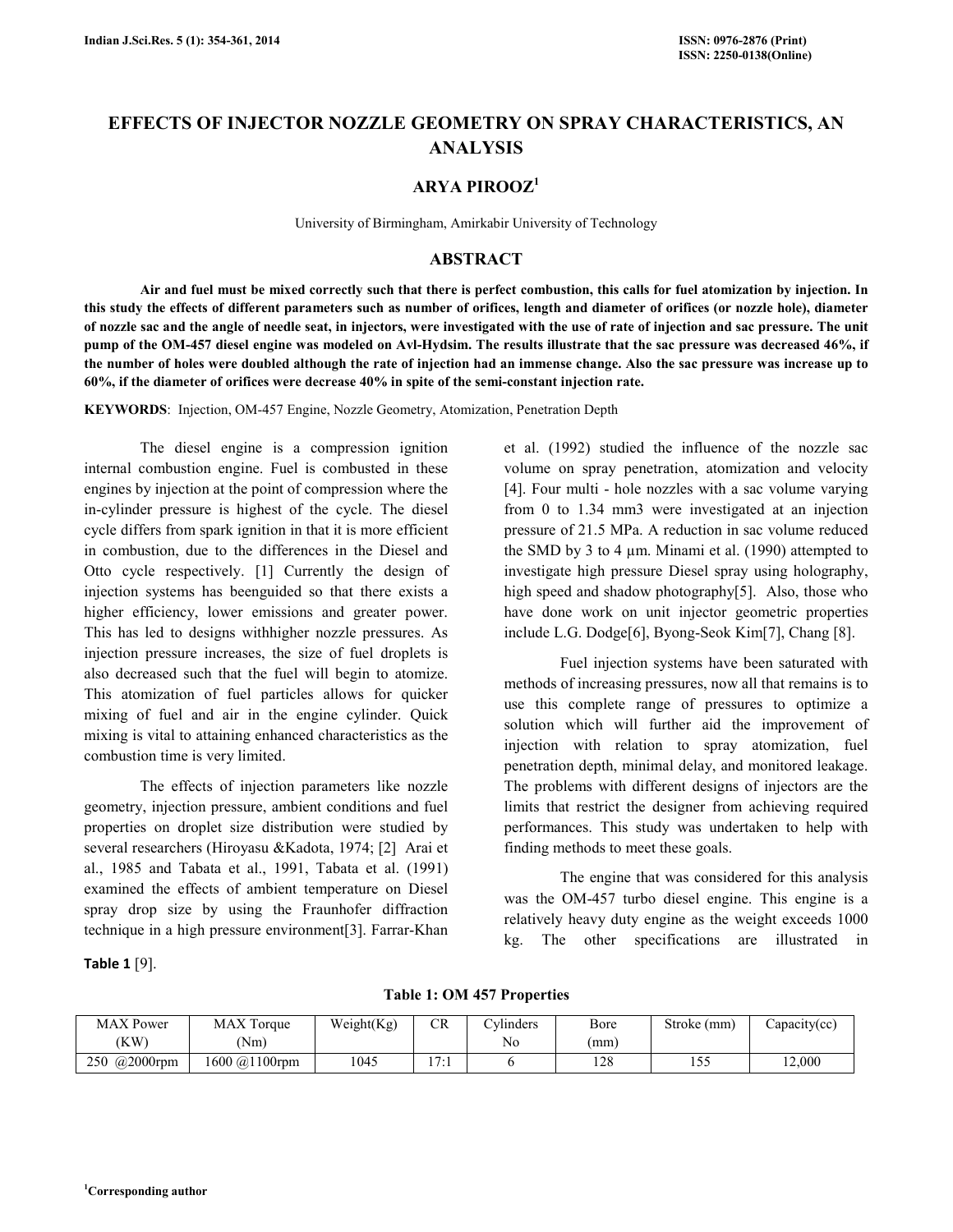Unit injectors were used on this engine as it was much bigger than conventional diesels, the reliability would otherwise be affected with more conventional systems such as common rail injector systems. The unit injector as is shown in Figure 1was composed of a unit injector pump which was mechanically worked by a cam mechanism. The unit pump was contained within the crank case with a high pressure line leading up to the cylinder head which contained the injector.



#### Figure 1: Schematic view of Unit Injector

 AVl Hydsim is a zero dimensional CFD analysis of dynamic hydraulic and hydro-mechanical systems. It operates using fluid dynamics and vibrations in multibody systems. The main application of Hydsim is simulation of fuel injection systems. This program has been mainly developed for diesel engine injectors. As for post-processing the results AVL Impress was used [10].

### Simulation process

 A base model was created in order to create a reference point for evaluation of the results that were produced with respect to changes in injection geometry. The parameters that were considered included the number of orifices, length and diameter of orifices, diameter of nozzle sac and the angle of the needle seat. In all of the studied cases the main goal was to achieve a single case which would have the required properties in order to increase the likely hood of lower emissions, increased power and lowered fuel consumption.The studied investigation of nozzle geometry took all key factors into consideration and obtained a combined result of all considered parameters, this was the prime difference between this study and previous work done. Also, in the modeling process, fluid properties (constants) were measured as functions of pressure. Furthermore, the leakage rate of the nozzle and needle were considered in the simulation process.The model is shown in Figure 2.

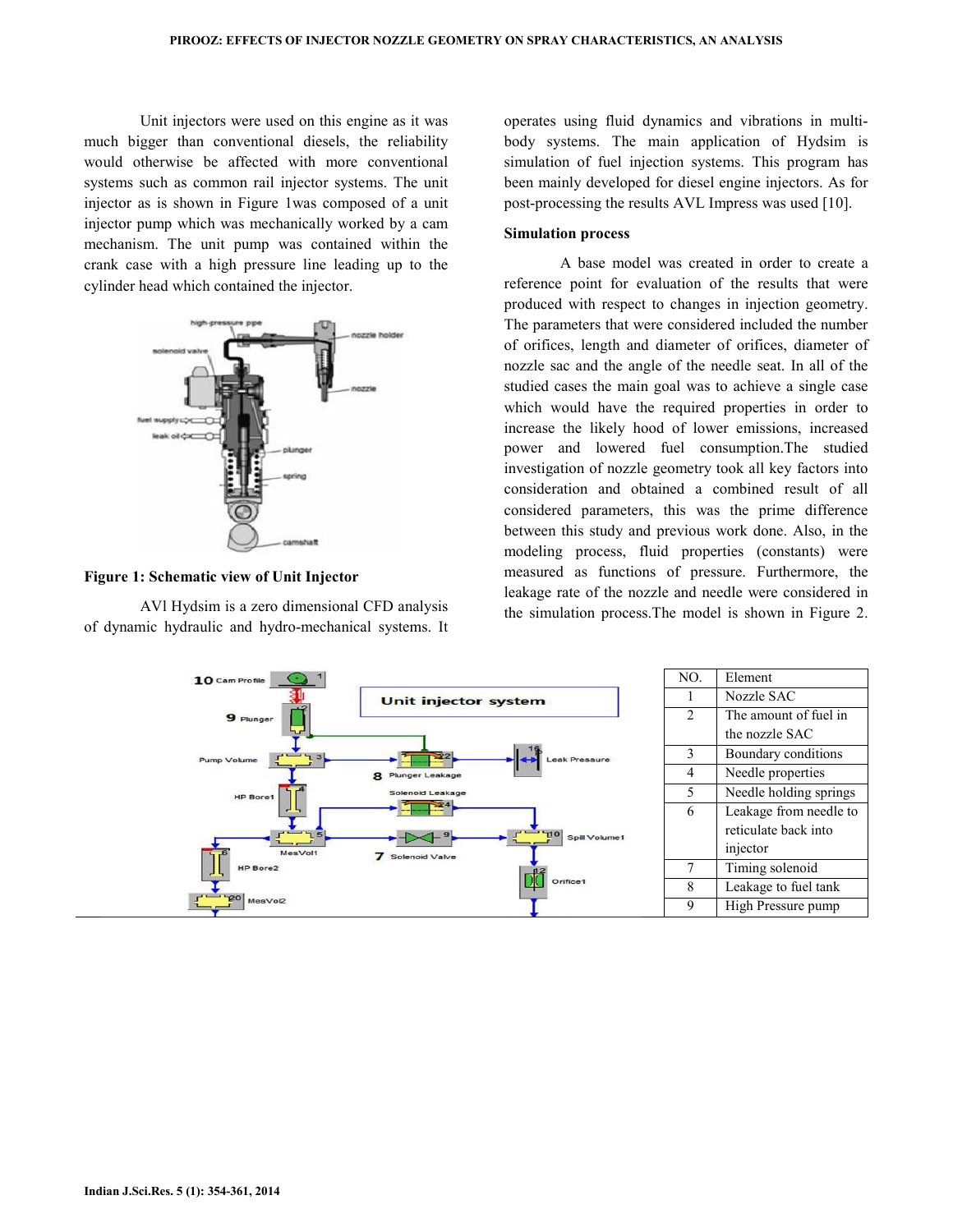

## Figure 2: schematic view of Unit Injector

### Base model modeling

 In this project the whole concern were focused on nozzle geometry that shown in Figure 3.The main parameters of this injector are illustrated in Table 2: Unit Injector Nozzle main parameters. The unit injector system was modeled in standard ambient condition by considering the global diesel full at 1500 RPM. [11].



Figure 3: Unit Injector Nozzle Specifications

Table 2: Unit Injector Nozzle main parameters

| Number of | <b>SAC</b> | Nozzle | Orifices/Nozzle | Needle | Length of | Discharge   | Spring           | Needle |
|-----------|------------|--------|-----------------|--------|-----------|-------------|------------------|--------|
| Holes     | Diameter   | Angles | Diameter (mm)   | Seat   | Orifices  | Coefficient | <b>Stiffness</b> | Mass   |
|           | (mm)       | (deg)  |                 | Angle  | (mm)      |             | (KN/m)           | (gram) |
|           |            |        |                 | (rad)  |           |             |                  |        |
|           | 2.5        | 75.0   | 0.5             | .04    |           |             | 270              | 33     |

#### Case study parameters

In total four parameters were studied. The affects of these parameters on the spray pressure, penetration depth, injection rate, and total injection volume (per pulse) were taken into consideration. The sought result was to obtain a case for each parameter which represented the highest injection pressure, highest penetration depth, and lowest injection volume per cycle.

The four parameters included;Nozzle numbers, the numbers of spray holes in the injector nozzle were changed while keeping the sizes and all other aspects constant.Diameter of nozzle orifices,Needle seat angles, and the needle seat angle was changed without changing the length or width of the needle. The last parameter is Nozzle SAC diameter.



#### Figure 4: Unit Injector Nozzle Specifications

In order to study the effects of each parameter two or three cases were made that are completely same else that specific parameter. The details of all cases are depicted inTable 3.

Table 3: Case Study

| eases       | Hole     | Diameter (mm) | $\sim$                | Diameter of Nozzle SAC |
|-------------|----------|---------------|-----------------------|------------------------|
|             | . Number | Hole          | Needle Seat Angle rad | lmm                    |
| Basıc Model |          | U.,           | .05                   |                        |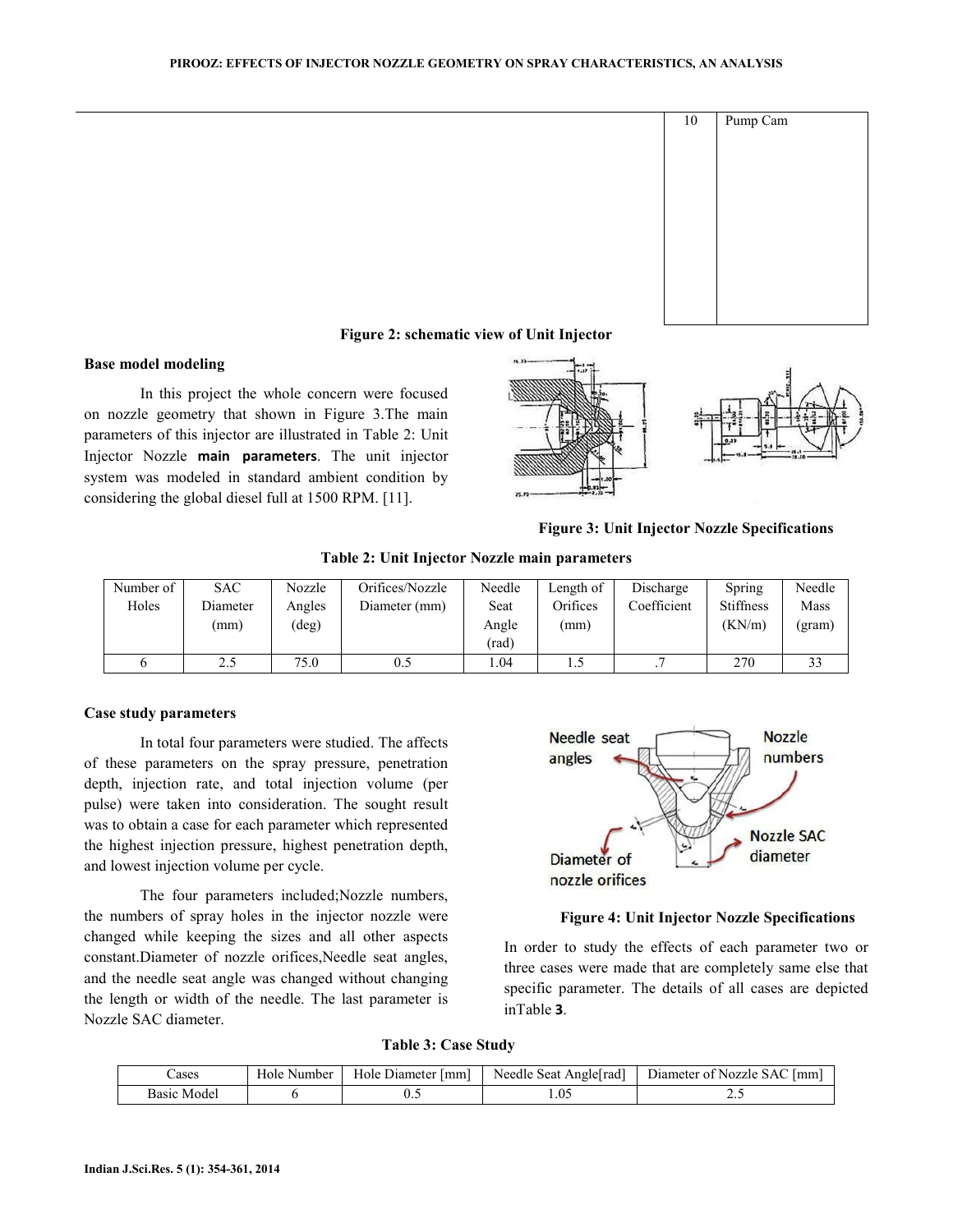| Case#1 |   | 0.5 | 1.05 | 2.5            |
|--------|---|-----|------|----------------|
| Case#2 |   |     | 1.05 | 2.5            |
| Case#3 | О | 0.5 | 1.05 | 2.5            |
| Case#4 |   | 0.4 | 1.05 | 2.5            |
| Case#5 |   | 0.6 | 1.05 | 2.5            |
| Case#6 |   | 0.5 | 0.5  | 2.5            |
| Case#7 |   | 0.5 | 1.5  | 2 <sup>1</sup> |
| Case#8 |   | 0.5 | 1.05 |                |
| Case#9 |   | 0.5 | 1.05 |                |

### **RESULTS**

 After modeling was completed the results were extracted from AVL using AVL Impress. The results included graphs of injection pressure, injection rate, injection volume, and penetration depth. Also, each result are analyzed by embedding the mathematics equation and the experimental results of the other projects.

#### Nozzle numbers (HN)

 The results obtained show that the less the number of holes there were, the injection pressure would increase. The increase in injection pressure due to fewer holes helped to lower soot especially in small engines [1]. As flow rate increased the injection pressure decreased. According to Eq-1 that derived from the bulk modulus equation, which can calculate the pressure rate in a chamber as fluid is transferred from that chamber to another chamber and vice versa [12].

$$
\frac{dp}{dt} = -\frac{E}{V - \sum_{i=1}^{n} A_i x_i} \left( \sum_{i=1}^{n_{in}} Q_{in} - \sum_{i=1}^{n_{out}} Q_{out} + \sum_{i=1}^{n_m} A_i U_i \right) \quad (Eq-1)
$$

 So, when the nozzle hole number increase the  $A_i$ .  $X_i$  increase, therefor the pressure rate decrease. This fact depicted in Figure 5and Figure 6.



Figure 5: Injection pressure in different nozzle hole number



### Figure 6: Injection volume in different nozzle hole number

 With the increase of nozzle number, from 5 to 8 the injection pressure is also increased by 45 percent.BMEP is lowered as the hole number was increased.The increase of hole number was responsible for an increase of injection volume, SFC would increase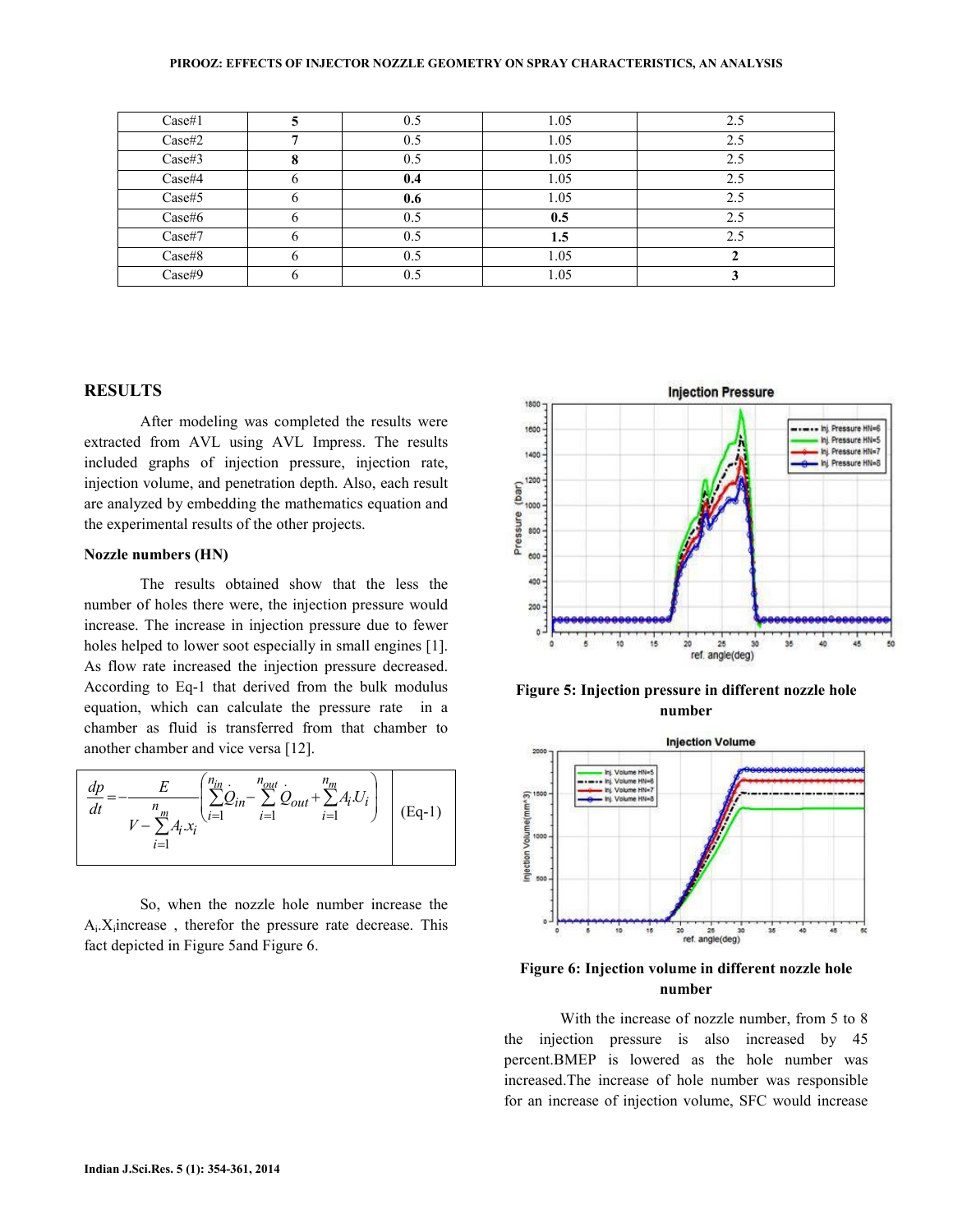by 38 percent. The atomization of fuel was also decreased as the hole number increased.These results are comply with the experimental results in other projects [13,14].

 The most desirable design has the least number of injection holes as possible so that there may be a completely homogeneous mixture in the combustion cylinder, as the hole number (HN) increases the atomization decreases, SFC goes up, penetration decreases. But the number of holes is limited by the amount of spray angle that is required to completely fill the cylinder. The spray angle also has an effect of the penetration depth. HN is a very important and sensitive factor for consideration. Fewer holes in the injector would then be useful for small bore engines that are either using high or very low compression ratios because of the high penetration depth and increased atomization respectively.

#### Diameter of nozzle holes (HD, hole diameter)

 The diameter of holes has profound effect on full injection system. Almost all the characteristics of injection changed as the diameter changed.

 From continuity equations it is seen that when a volume, that has a flow passing through it, is changed the speed and pressure are also changed. As the cross sectional area of the nozzle diameters was decreased the speed increased and so the dynamic pressure decreased as well. Furthermore as the pressure increased the penetration depth also increased. Penetration depth was be calculated by Eq-2 [15].

| $= 2.95(\Delta P)$               | $Eq-2$ |
|----------------------------------|--------|
| $(\rho)^{0.25} \sqrt{d \cdot t}$ |        |

 From formula 3 (Arai) [6] the hole diameter was determined to be much more important than the difference in injection pressures, in terms of penetration depth. The effects of small holes and high injection pressures were very noticeable [1]. As the hole diameter was decreased and the rate of injection was decreased the atomization was also increased so SFC was lowered due to less volume of fuel used per cycle. If the hole diameter was to increase, the emissions would increase; the type of emissions would then be HC and PM. In terms of atomization, the greater the diameter is then the atomization is decreased, penetration depth is increased and the pressure is also decreased. The results in Figure 7and Figure 8 show that the 50 percent increase in diameter of the nozzle holes was responsible for a 42 percent drop in pressure, and SFC would also increase [6]. Emissions are also increased as the hole diameter was increased as there would be un-penetrated fuel leading to unburned fuel in exhaust.



Figure 7: Injection pressure in different nozzle hole diameter



Figure 8: Injection Rate in different nozzle hole diameter

 According to Eq-3 as the Injection rate increase the Whole fuel that injected to cylinder increased (refer to Figure 9) [18].

$$
Q = C_a (P_1 - P_2) \sqrt{\left(\frac{2}{\rho} |P_1 - P_2|\right)}
$$
 Eq-3

 This equation was used to give the flow rate between two chambers of pressures P1 and P2 i.e. above and below nozzle seat. The equation was derived from equations of momentum and continuity. The hole diameter has the less effect on penetration that is shown in Figure 10. These result are comply with the experimental test that work out in other projects. [16,17].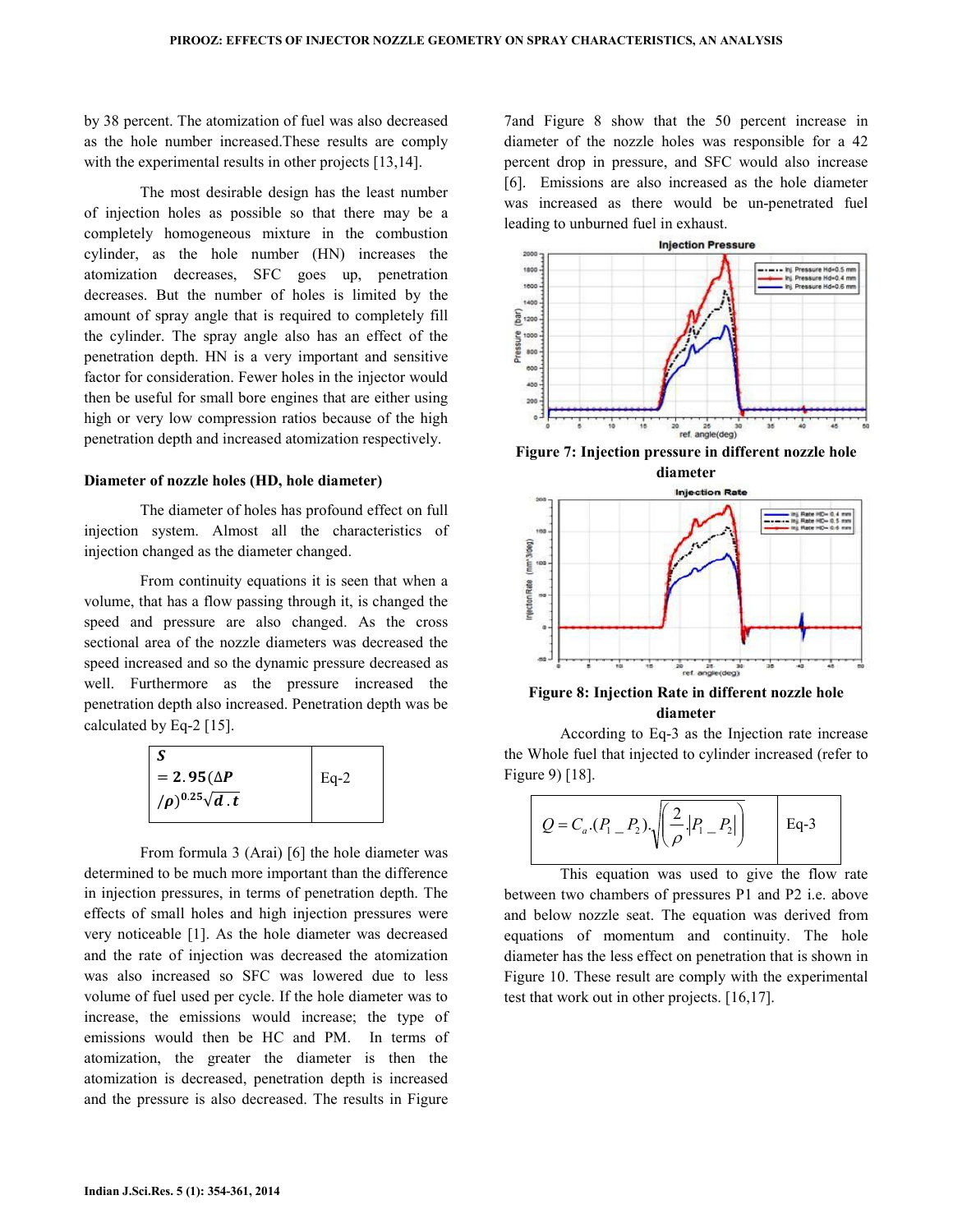

Figure 9: Injection volume in different nozzle hole diameter



Figure 10: Injection penetration in different nozzle hole diameter

#### Nozzle SAC diameter (DS)

 The needle size was not changed as the nozzle sac diameter was changed. As the nozzle sac diameter was increased or decreased the swept volume within the nozzle seat was also changed (Area of seat). This fact can easily be explain by Eq-4 that is nominated bulk modulus [18].



 When the nozzle sac was increased by 50 percent the pressure rose 17 percent and the flow rate was increased almost 1 percent. One reason for increase in pressure as the nozzle sac was increased although the flow rate not changed dramatically was the decrease in resistance on the side of the needle; the needle seat passageway is shortened in terms of resistance i.e. less bend angle. These results are shown in Figure 11 to Figure 14.



Figure 11: Injection volume in different nozzle SAC



Figure 12: Injection rate in different nozzle SAC



Figure 13: Injection volume in different nozzle SAC diameter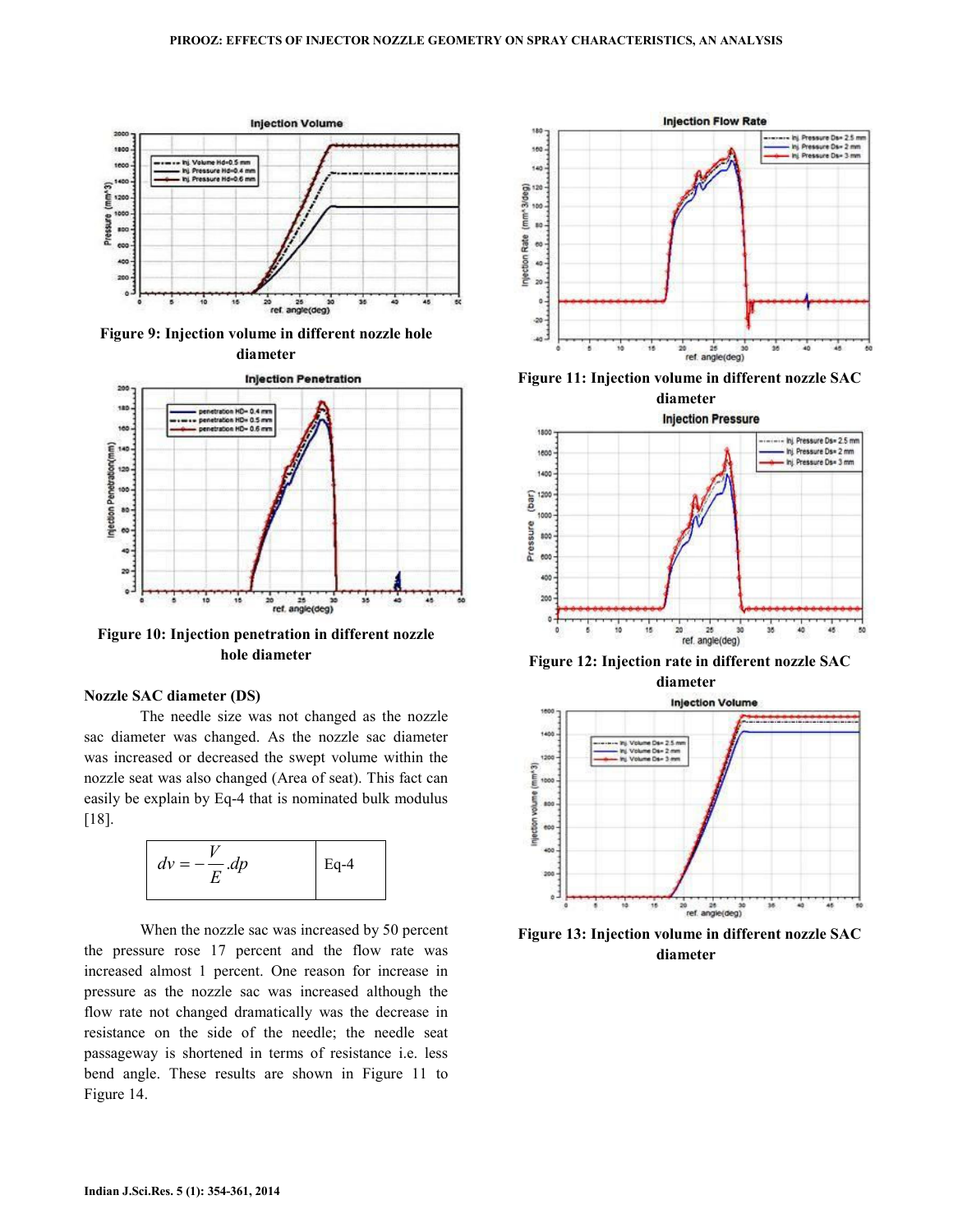

Figure 14: Injection volume in different nozzle SAC diameter

 The nozzle sac diameter had a noticeable effect on the injection pressure but not the flow rate of the injector holes. This can be explained by the expansion of fuel in the nozzle tip due to the temperature of the injector tip. A rise of 200 bar was measured, this extra pressure would not escape into the combustion cylinder as the pressure in the cylinder is too great. Although, the increase in pressure does result in a slight increase in leakage of fuel into the cylinder. The hydrostatic force of fuel in the nozzle sac must be considered so that there it does not exceed that of the needle springs, when changing the nozzle sac diameter in previous injector designs. It can be concluded that the nozzle sac diameter contributes mainly to injection pressure and injection volume but not to injection flow and penetration depth.

#### Needle seat angles (NS)

 The fuel injection behavior can prove by embedding the Eq-3 and Eq-4. As the needle seat angle was decrease the pressure was also decreased because of the decrease in resistance on the seat passageway. If the NS was increased then the resistance that was caused created a temporary seal between the nozzle sac and the rest of the injector. This also affected the pressure in the nozzle sac due to the temperature of the injector causing expansion and about 200 bars of pressure. (refer to Figure 15 and Figure 16). The flow rate and flow volume was not considerably affected by the needle seat angle changes. Also, Penetration is not affected by the needle seat angle.



Figure 15: Injection volume in different nozzle SAC diameter



Figure 16: Injection rate in different nozzle SAC diameter

 The needle seat angle had a very noticeable effect on the injection pressures; the more the needle seat angle was decreased resulted in small increments of decrease in pressure until the needle seat was opened. When the needle seat had completely opened then injection pressure sharply drops, this is due to the needle seat not sealing the pressurized fuel in the nozzle sac from the fuel in the injector itself causing a great drop in injection pressure. These results prove by the experimental test that work out by the other [4].

 In order to study the effect of all these parameters on penetration the Figure 17 depicted this fact. Penetration of all cases was compiled. The needle seat angle was least effective in terms of penetration depth. A decrease in hole number showed an increase in penetration depth. An increase in Nozzle sac diameter showed an exponential decrease of penetration.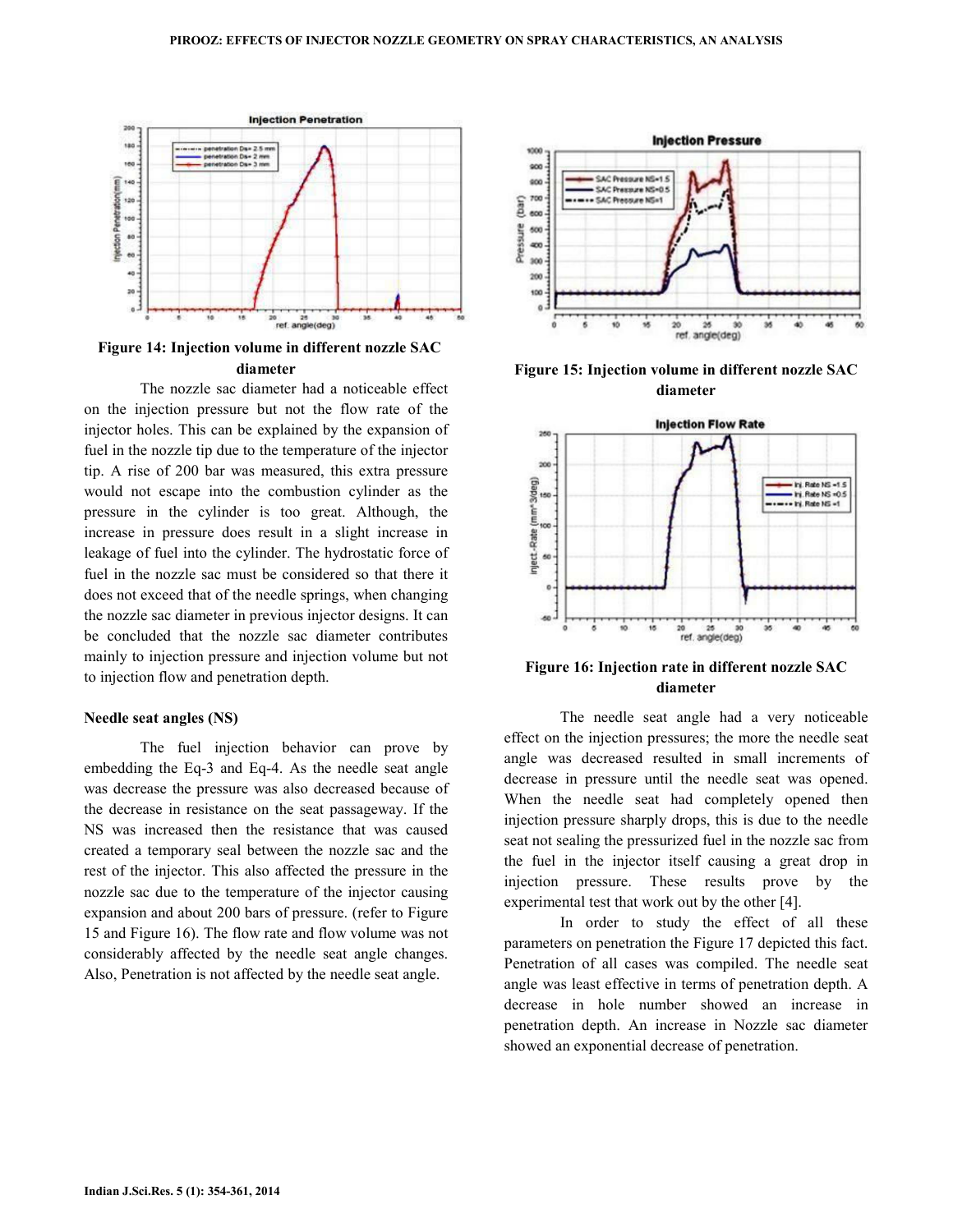

Figure 17: Injection volume in different nozzle SAC diameter

 Also, for comparing the effect of Needle seat angle and SAC diameter together an extra case was carried out to help show the decrease in pressure due to low needle seat angles. In this case the Nozzle sac diameter was considered for maximum injection pressure (DS=3) and the needle seat angle was considered as open (NS=0.5). The previous maximum injection pressure for Nozzle sac diameter (DS=3) was about 1600 bars of injection pressure but when the needle seat angle was opened there was a drop of about 1100 bars. This illustrated the importance of correctly choosing a compatible needle seat angle for any design. (refer to



Figure 18)



Figure 18: Injection Pressure in extra model

### **CONCLUSION**

 For all diesel engines the greatest geometrical factor that affects engine performance would be the hole diameter, it is also the most sensitive and limited factor. For dieselengines the main goal in injector design would be to have to highest injection pressure without having large losses of increased injector hole number. The number of holes needs to remain higher than conventional engines as to have the best in cylinder mixtures, but a need for efficiently creating pressure is also required as the increase in holes will create less pressure. The solution then would be to increase the nozzle sac diameter and needle seat angle greatly. The increase in both these parameters will not only convert the temperature in the injector tip to pressure effectively, but will also help with cooling the injector itself. This method would justify the use of higher holes in the injector design.

### References

- Heywood, J. B., Internal Combustion Engine Fundamentals, McGraw- Hill,1988.
- Hiroyasu &Kadota' Validation of LagrangianSpray Formation for Usein Internal Combustion Engines", SAE Technical Paper, 930072 (1993)
- Hiroyasu and Arai. Diesel engine combustion and its modeling.
- Farrar-Khan, J. R., Andrews, G. E., Williams, P. T., (1992) "Influence of Nozzle Sac Volume on DieselSpray Droplet Sizes" , Proceeding of the